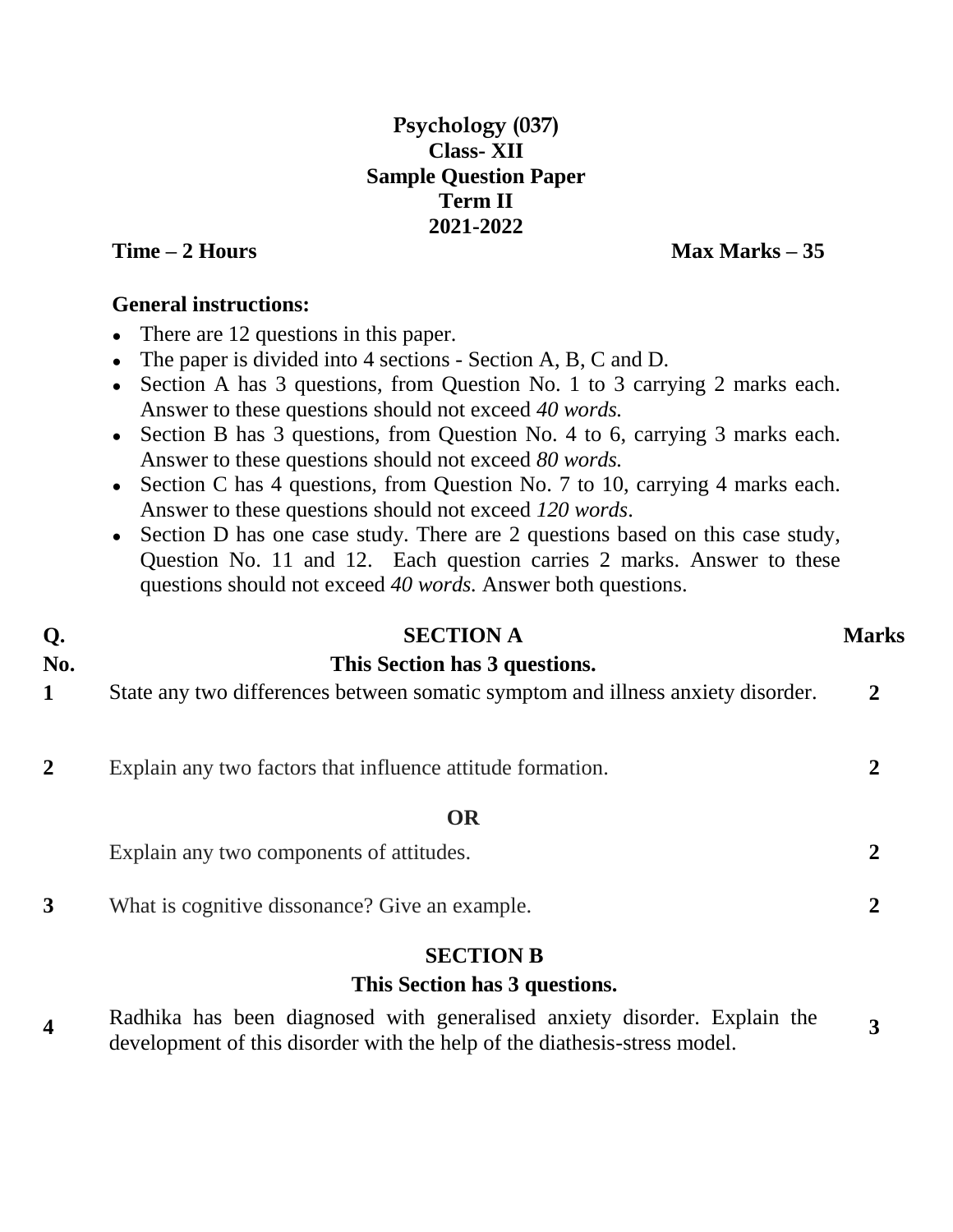- **5** A client approaches a therapist to overcome her/his phobia for heights. Describe a behavioural technique that the therapist might choose to help her/him to overcome this phobia for heights. **3**
- **6** We are members of a number of groups at any given time. Explain the reasons that make people join groups. **3**

#### **OR**

Groups differ in many respects. Identify the characteristics that distinguish primary groups from secondary groups. **3**

#### **SECTION C**

# **This Section has 4 questions.**

**7** Describe the defining symptoms of oppositional defiant disorder and conduct disorder. **4**

#### **OR**

What are dissociative disorders? Describe some of the identifying symptoms of different types of dissociative disorders. **4**

**8** Explain the alternative treatment possibilities to psychotherapy. How does rehabilitation of the mentally ill improve the quality of their life? **4**

#### **OR**

Explain the different cognitive therapies that are used to reduce distress. **<sup>4</sup>**

**9** Anshu feels that assertive and successful women might become too powerful and neglect their family responsibilities. Explain the factors that will help in changing Anshu's attitude towards assertive and successful women. **4**

**4**

**10** A person 'X' was caught taking a bribe and her/his colleagues were asked to decide on what punishment she/he should be given. They could either let her/him go with just a warning or decide to terminate her/his services. After a discussion with other employees of the organisation, an extreme decision was taken to terminate this person's services. Identify this phenomenon and explain why it occurs.

# **SECTION D This Section has 2 questions.**

Mental health professionals have attempted to understand psychological disorders using different approaches through the ages. Today, we have sophisticated